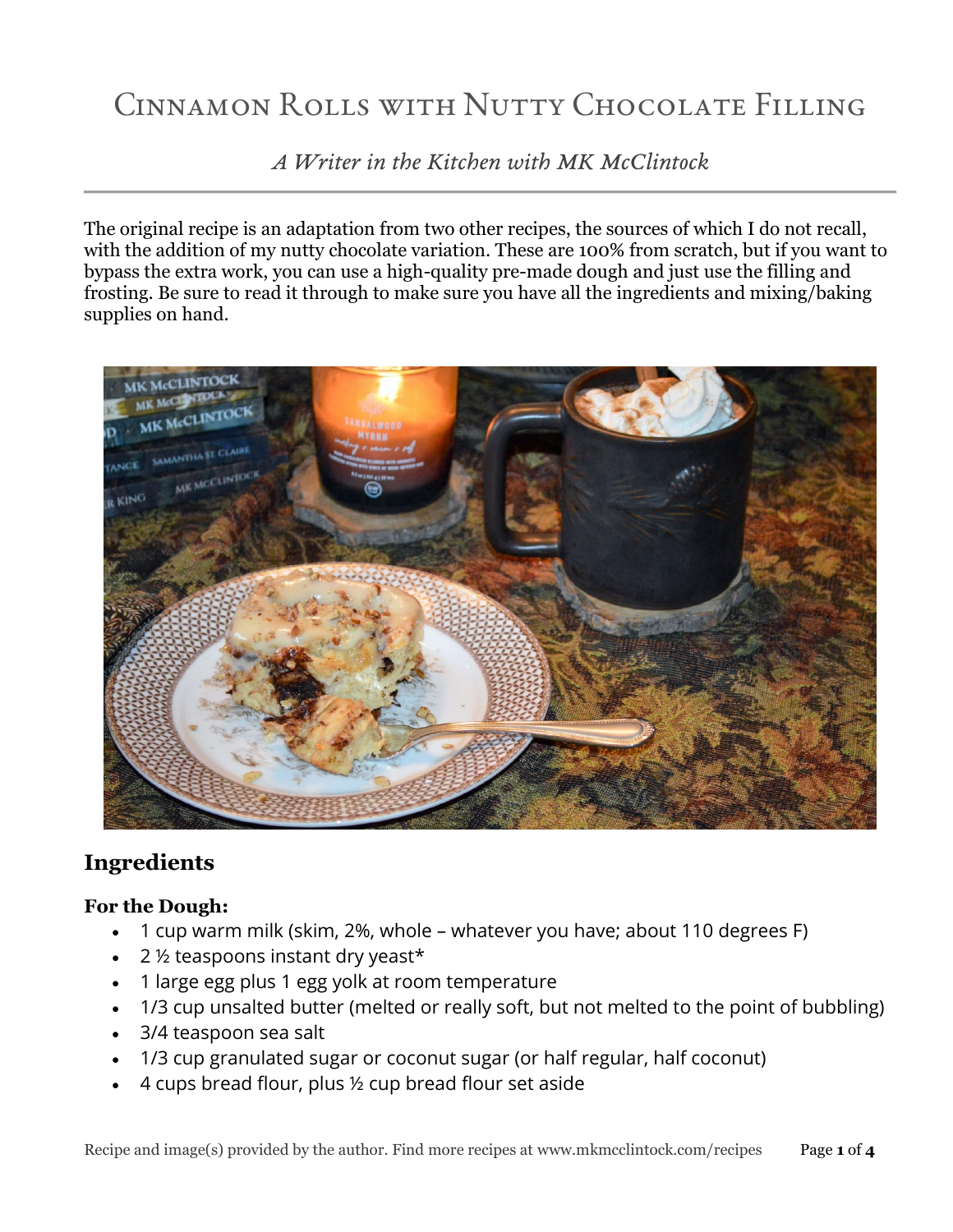#### **For the filling:**

- 2/3 cup brown sugar (packed; dark or light)
- 1 ½ Tablespoons ground cinnamon
- 1/8 teaspoon nutmeg (optional)
- ¼ cup unsalted butter (really soft, but not melted)
- 3 teaspoons of all-purpose flour (optional; if you find your cinnamon rolls fall apart, this can help hold that filling in place)

### **If making the nutty chocolate rolls, you will also need:**

- 4 ounces of dark chocolate melted and mixed in with the butter.
- $\bullet$  % tsp chocolate flavoring (optional; mixed in with the butter)
- 1/2 cup chopped pecans or walnuts, sprinkled on filling
- 1 Tbs dark baking cocoa (mix with filling; skip the flour if using the cocoa)

#### **For the frosting:**

- 6 ounces cream cheese (softened)
- 1/3 cup unsalted butter (softened)
- 2 cups powdered sugar
- 1/2 tablespoon pure vanilla extract

## **Instructions**

- 1. Warm milk to around 110-115 degrees F. You can do this over the stove (use a candy thermometer) or in the microwave for 40-45 seconds. Do not let it boil or get too hot, or it will mess with the yeast.
- 2. Transfer warm milk to the bowl of an electric mixer and sprinkle yeast on top.
- 3. Add in the sugar, egg, egg yolk and melted butter. Whisk by hand until well combined.
- 4. Stir in 4 cups bread flour and salt with a wooden spoon until a dough begins to form.
- 5. Put the mixing bowl in place and attach the dough hook.
- 6. Beat the dough on low speed, adding in up to 1/2 cup more flour if needed to form a dough. Knead for 6-8 minutes or until the dough is elastic and smooth. The dough may stick to the sides of the bowl, which is fine. Don't add more flour!
- 7. Spray a large bowl with baking spray, or oil the sides with a little butter (I like glass bowls, but stainless steel also works great).
- 8. Transfer dough ball to the bowl, then cover with plastic wrap (optional) and a tea towel.\*\* Allow dough to rise for 30 minutes to 2 hours, or until doubled in size. The big range is because it can take less time or more depending on the temperature and humidity level of your kitchen. Check it after 30 minutes, but most rises need 1 – 1 ½ hours. If you keep a cooler house, it may take longer. To speed up the process, fill a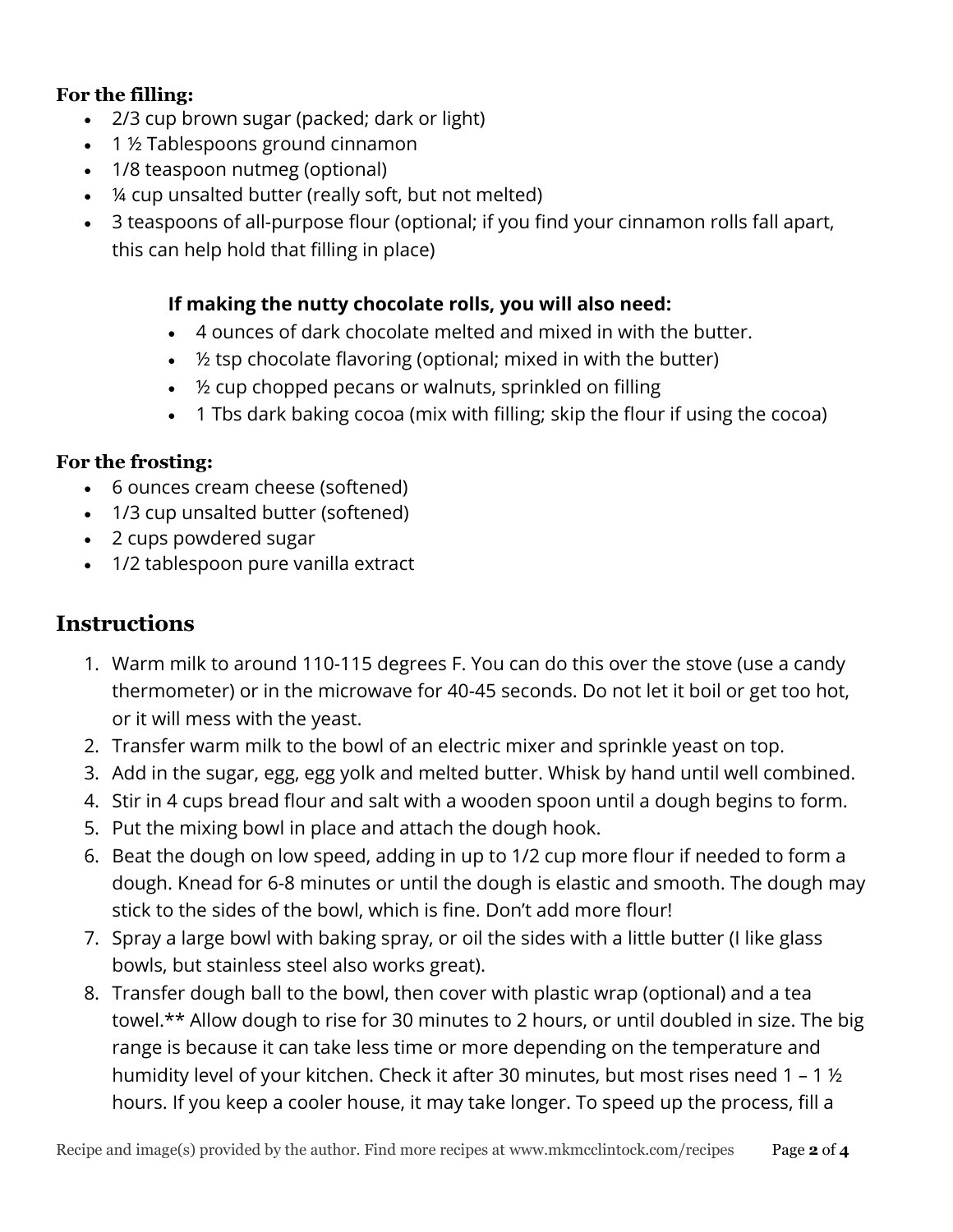smaller bowl with hot tap water and set it under the bowl with the dough, but don't let the dough bowl touch the water.

- 9. While the dough is rising, prepare your filling by mixing together all the filling ingredients except the butter (or butter/chocolate mixture). Set aside.
- 10. After the dough has doubled in size, transfer it to a well-floured surface. I like to use a silicone mat for this part, but a tea towel or large, clean surface works great.
- 11. Flour a rolling pin and roll the dough to about a 24x15" rectangle, or could be as small as a 14x9" depending on big you want the cinnamon rolls. The size doesn't have to be exact, so don't roll it too thin.
- 12. Spread softened butter over dough, leaving a ¼ inch margin at the far side.
- 13. Sprinkle your sugar and cinnamon mixture evenly over the butter, then using a spatula, smooth the mixture into the butter, but don't press down too hard.
- 14. Starting on the either end, again depending on size of rolls, roll the dough up tightly jelly roll style, making sure the seam faces down before you start cutting. I roll starting with the long side to get more rolls.
- 15.Cut into desired size (9-15) slices and place in a greased 9x13 baking pan. You may want to cut a thin slice off each end to even out the rolls and cut off the bit that doesn't have filling. You may have to use an additional pan if cutting smaller rolls with a higher count.
- 16.Cover and let rise again for 25-35 minutes, or until double in size. It could take up to an hour in a colder kitchen.
- 17.Bake at 350 for 20-25 minutes. Baking times may vary depending on your oven, the size of the cinnamon rolls, or pan size, so check after 20 minutes. If they are browning too quickly, cover lightly with foil for another 5-7 minutes, or until a light, golden brown.
- 18.Remove from the oven when done and allow to cool for 5-10 minutes before frosting.
- 19.While the rolls are cooling, make the frosting. Using a hand mixer, combine the cream cheese, butter, and vanilla. Slowly add the powdered sugar, ½ cup at a time, and beat well.
- 20.Spread the frosting evenly over the rolls, and serve immediately. Rolls may be stored in an air-tight container for a couple of days, then they should go into the freezer. When you're ready to pull them out again, allow the frozen rolls to defrost at room temperature.

\*There are a lot of great instant yeasts out there. I use SAF-instant because it produces great results every time, but use what you like.